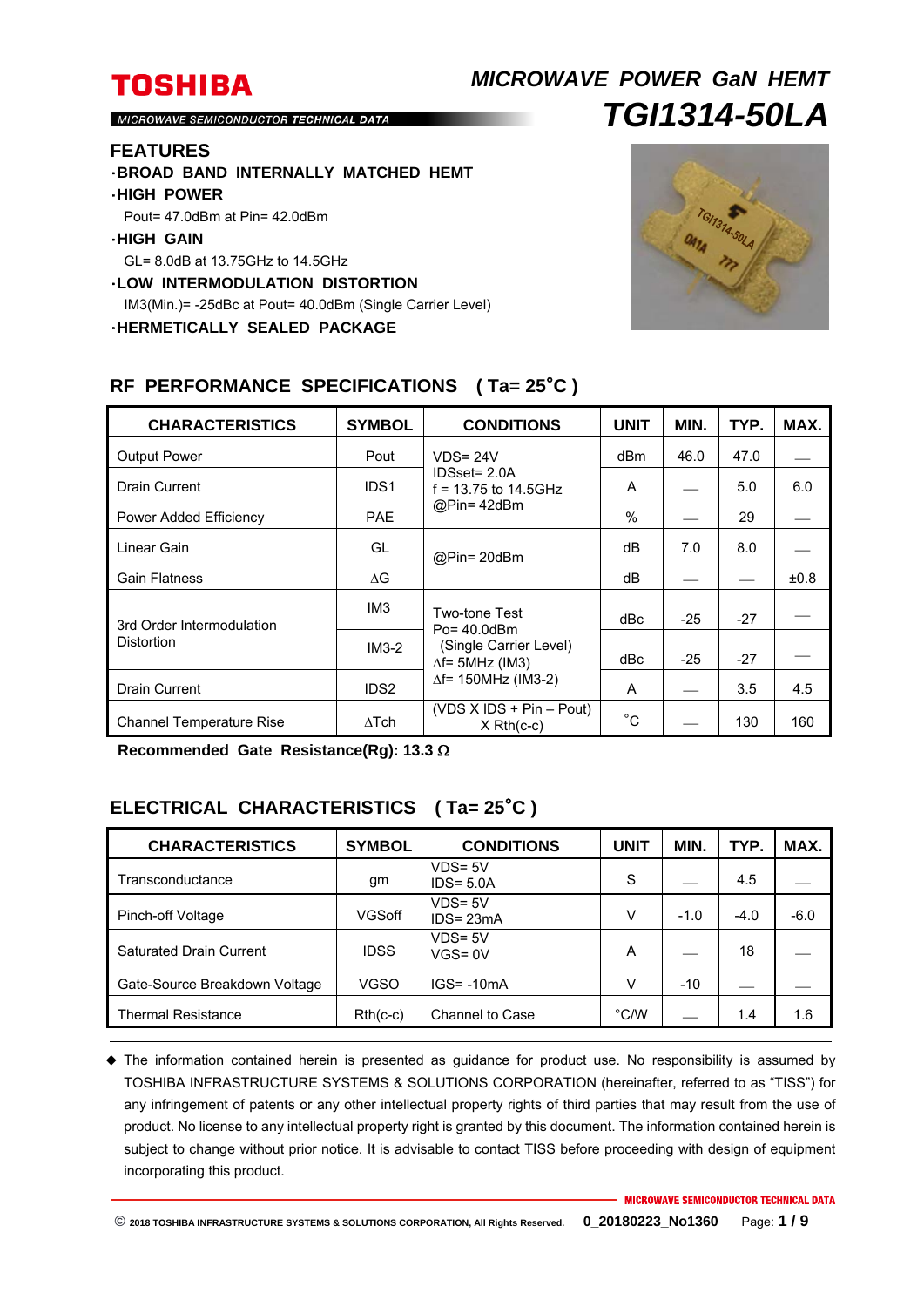MICROWAVE SEMICONDUCTOR TECHNICAL DATA

### **ABSOLUTE MAXIMUM RATINGS ( Ta= 25**°**C )**

| <b>CHARACTERISTICS</b>             | <b>SYMBOL</b> | <b>UNIT</b> | <b>RATING</b>   |
|------------------------------------|---------------|-------------|-----------------|
| Drain-Source Voltage               | <b>VDS</b>    |             | 50              |
| Gate-Source Voltage                | <b>VGS</b>    |             | $-10$           |
| <b>Drain Current</b>               | <b>IDS</b>    | A           | 15.0            |
| Total Power Dissipation (Tc= 25°C) | PT            | W           | 140             |
| <b>Channel Temperature</b>         | Tch           | $^{\circ}C$ | 250             |
| Storage Temperature                | Tstg          | °C.         | $-65$ to $+175$ |

### **PACKAGE OUTLINE (7-AA07A)**



### **HANDLING PRECAUTIONS FOR PACKAGE MODEL**

Soldering iron should be grounded and the operating time should not exceed 10 seconds at 260°C or 3 seconds at 350°C.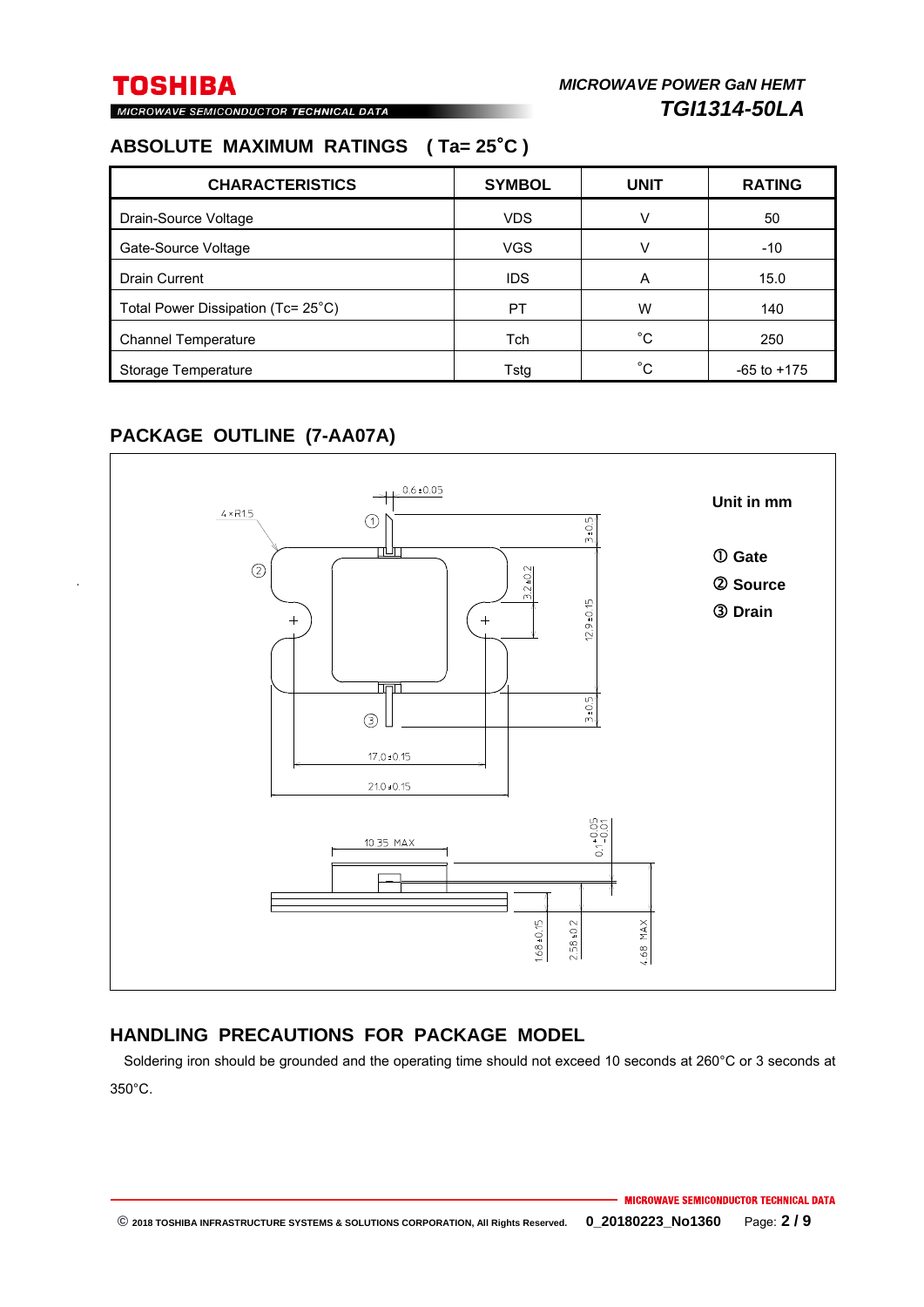*MICROWAVE POWER GaN HEMT TGI1314-50LA* 

MICROWAVE SEMICONDUCTOR TECHNICAL DATA

### ・**Pout , Gain , PAE , IDS vs. Pin**

VDS= 24 V, IDSset= 2.0 A, f= 13.75, 14.1, 14.5 GHz, Ta= +25 ℃







### **MICROWAVE SEMICONDUCTOR TECHNICAL DATA © 2018 TOSHIBA INFRASTRUCTURE SYSTEMS & SOLUTIONS CORPORATION, All Rights Reserved. 0\_20180223\_No1360** Page: **3 / 9**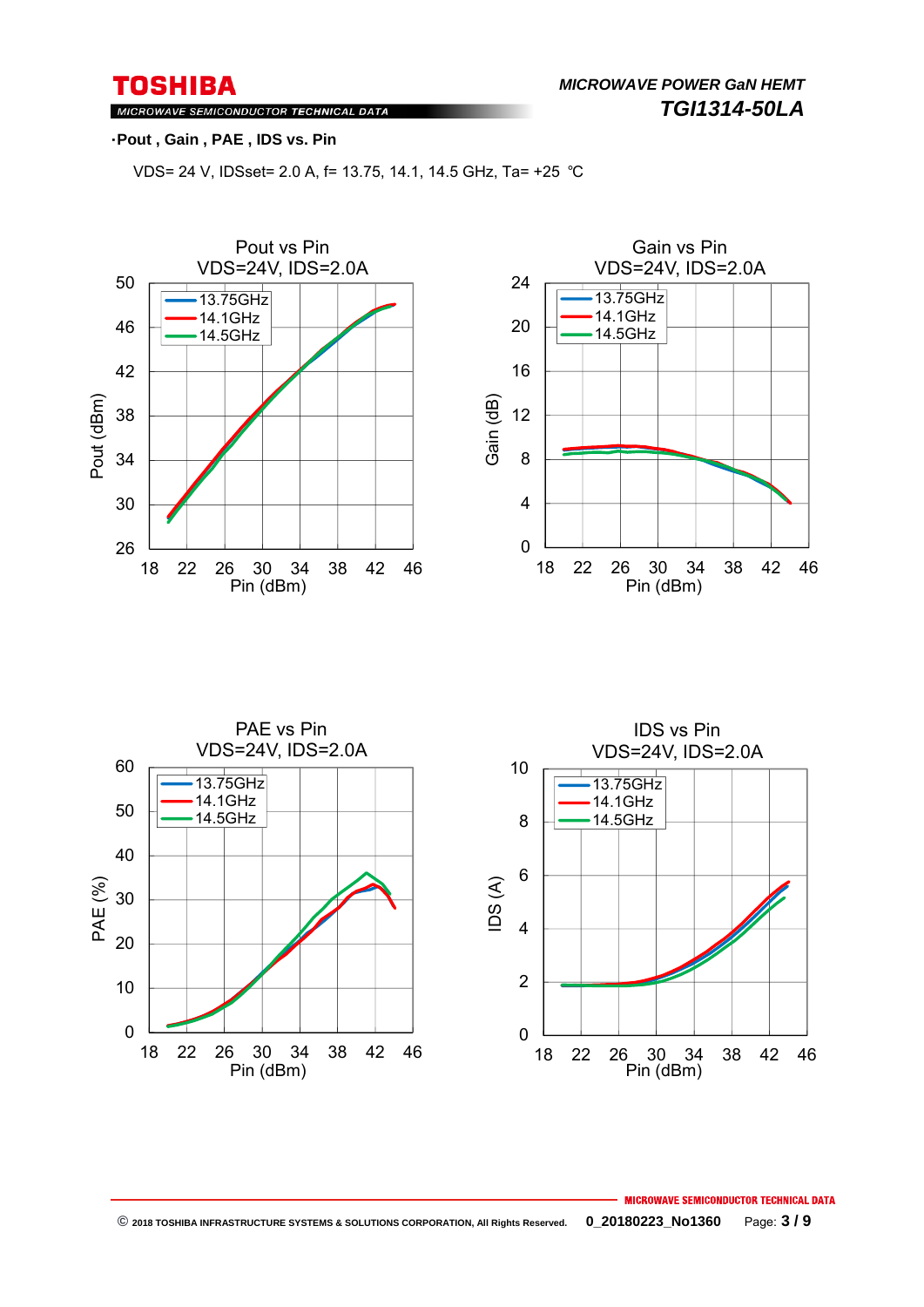MICROWAVE SEMICONDUCTOR TECHNICAL DATA

#### ・**IM3, IM5 vs. Pout**

VDS= 24 V, IDSset= 2.0 A, f= 13.75, 14.1, 14.5 GHz, ∆f= 5 MHz , Ta= +25 ℃



#### ・**IM3-2, IM5-2 vs. Pout**

VDS= 24 V, IDSset= 2.0 A, f= 13.75, 14.1, 14.5 GHz, ∆f= 150 MHz , Ta= +25 ℃



### **MICROWAVE SEMICONDUCTOR TECHNICAL DATA © 2018 TOSHIBA INFRASTRUCTURE SYSTEMS & SOLUTIONS CORPORATION, All Rights Reserved. 0\_20180223\_No1360** Page: **4 / 9**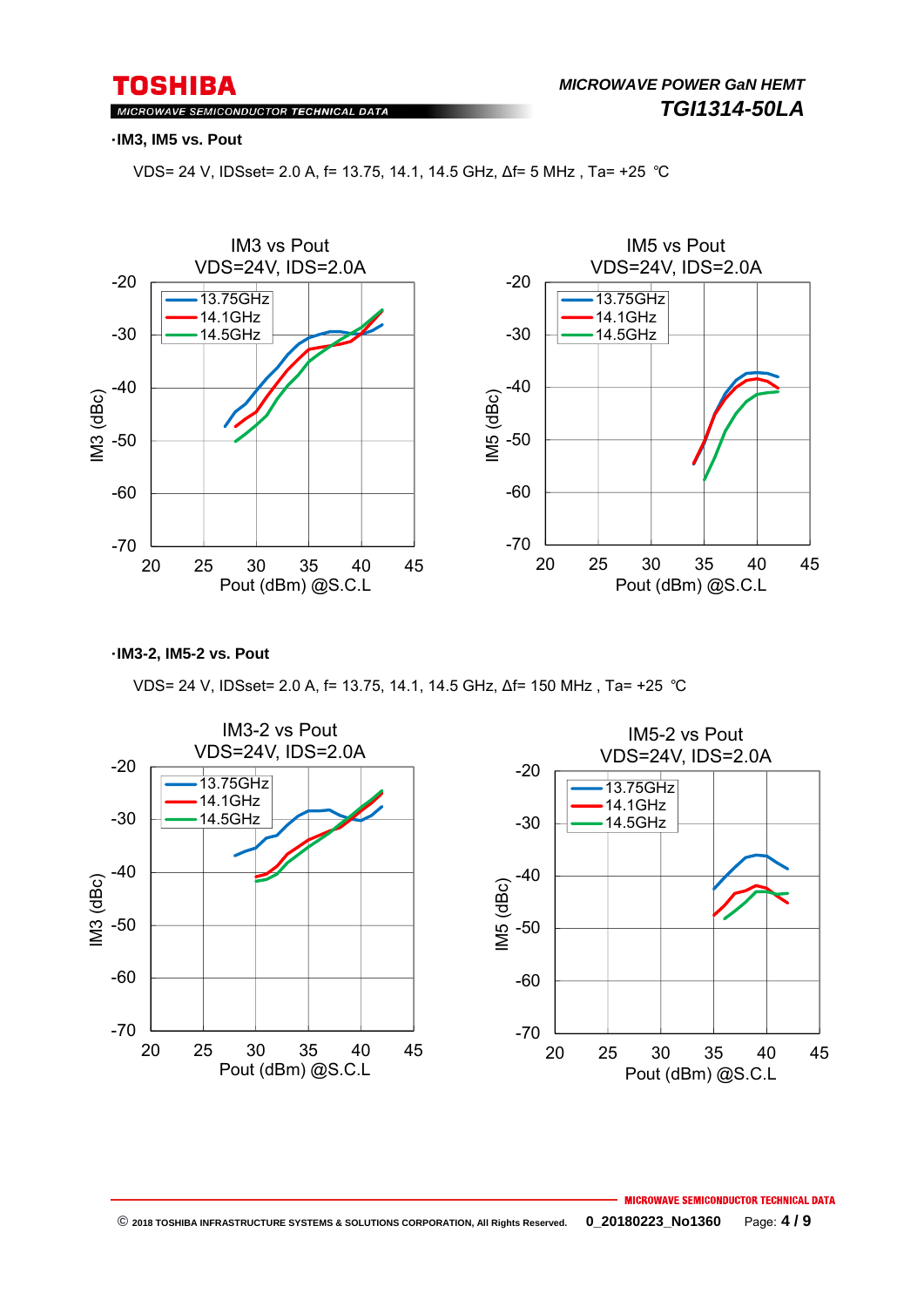*MICROWAVE POWER GaN HEMT TGI1314-50LA* 

MICROWAVE SEMICONDUCTOR TECHNICAL DATA

#### ・**Pout , Gain , PAE , IDS vs. Pin vs. IDSset**

VDS= 24 V, IDSset= 1.0, 2.0, 3.0 A, f= 14.1 GHz, Ta= +25 ℃







### **MICROWAVE SEMICONDUCTOR TECHNICAL DATA © 2018 TOSHIBA INFRASTRUCTURE SYSTEMS & SOLUTIONS CORPORATION, All Rights Reserved. 0\_20180223\_No1360** Page: **5 / 9**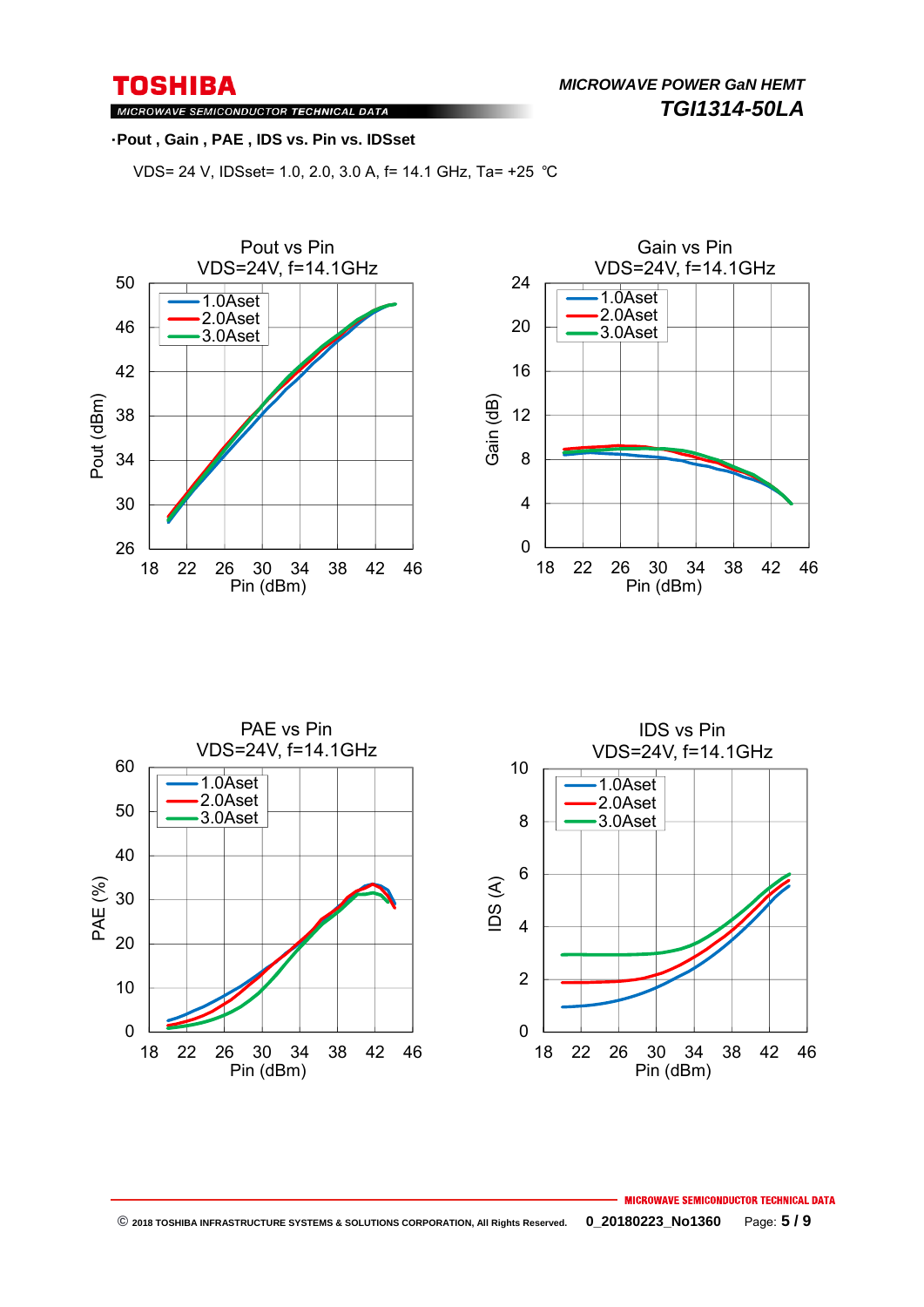MICROWAVE SEMICONDUCTOR TECHNICAL DATA

#### ・**IM3, IM5 vs. Pout vs. IDSset**

VDS= 24 V, IDSset= 1.0, 2.0, 3.0 A, f= 14.1 GHz, ∆f= 5 MHz, Ta= +25 ℃





#### ・**Pout vs. Frequency**

VDS= 24 V, IDSset= 2.0 A, Ta= +25 ℃



**MICROWAVE SEMICONDUCTOR TECHNICAL DATA**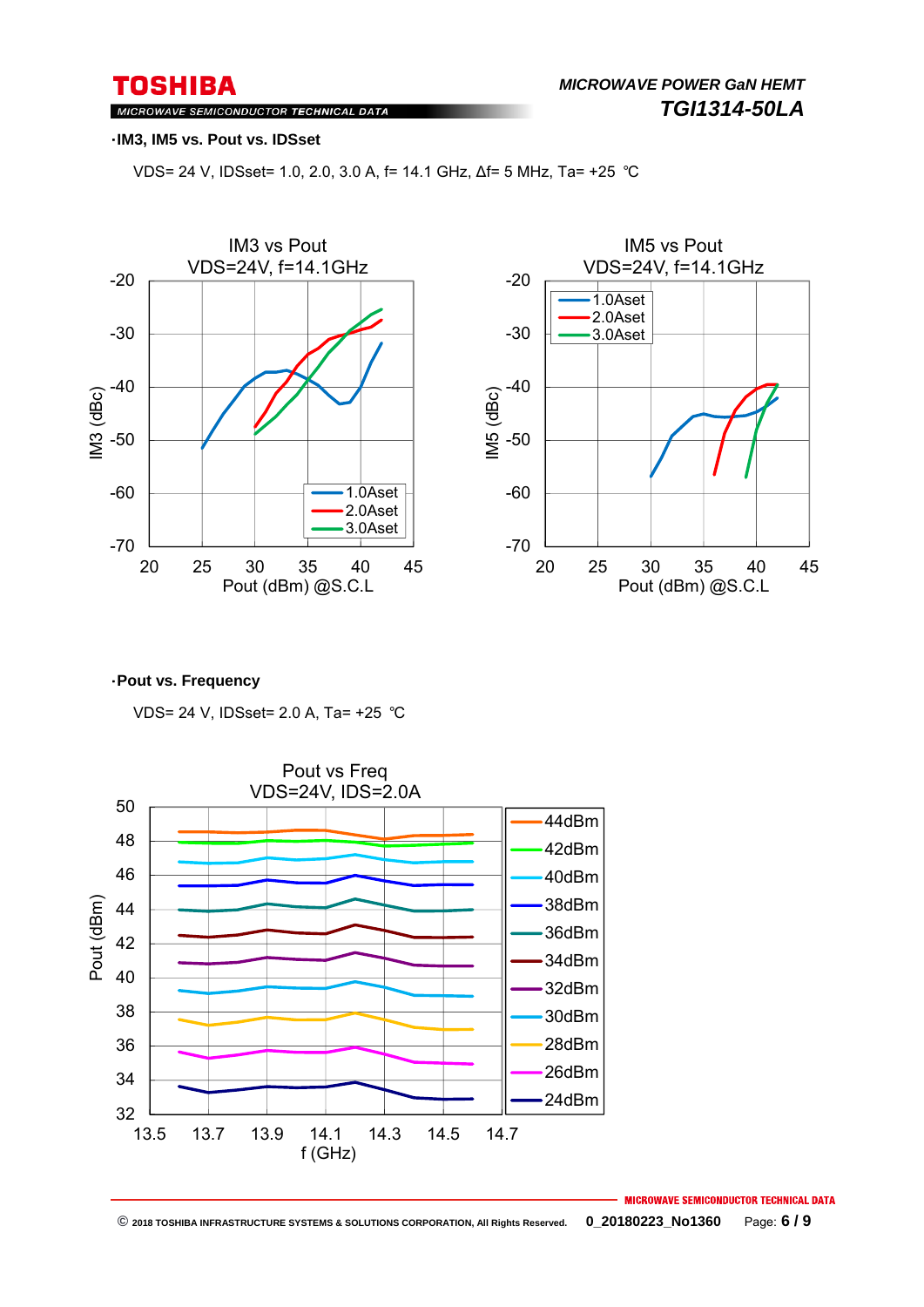MICROWAVE SEMICONDUCTOR TECHNICAL DATA

### ・**Pout , Gain , PAE , IDS vs. Pin vs. Temperature**

VDS= 24 V, IDSset= 2.0 A, f= 14.1 GHz, Ta= -25, +25, +75 ℃







**MICROWAVE SEMICONDUCTOR TECHNICAL DATA © 2018 TOSHIBA INFRASTRUCTURE SYSTEMS & SOLUTIONS CORPORATION, All Rights Reserved. 0\_20180223\_No1360** Page: **7 / 9**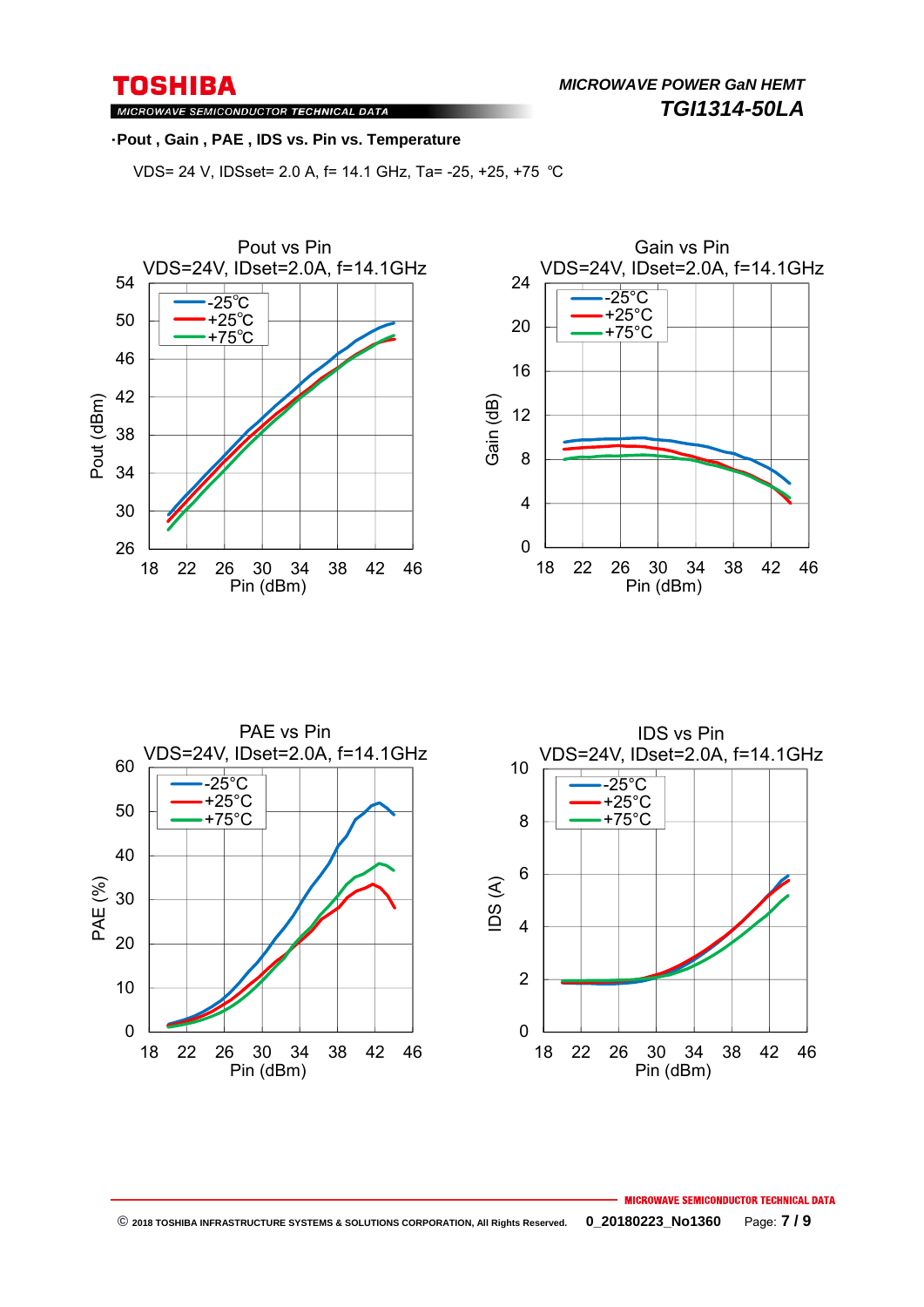### MICROWAVE SEMICONDUCTOR TECHNICAL DATA

#### ・**S-Parameters**

VDS= 24 V, IDSset= 2.0 A, f= 11.0 to 16.0 GHz, Ta= +25 ℃







**MICROWAVE SEMICONDUCTOR TECHNICAL DATA © 2018 TOSHIBA INFRASTRUCTURE SYSTEMS & SOLUTIONS CORPORATION, All Rights Reserved. 0\_20180223\_No1360** Page: **8 / 9**